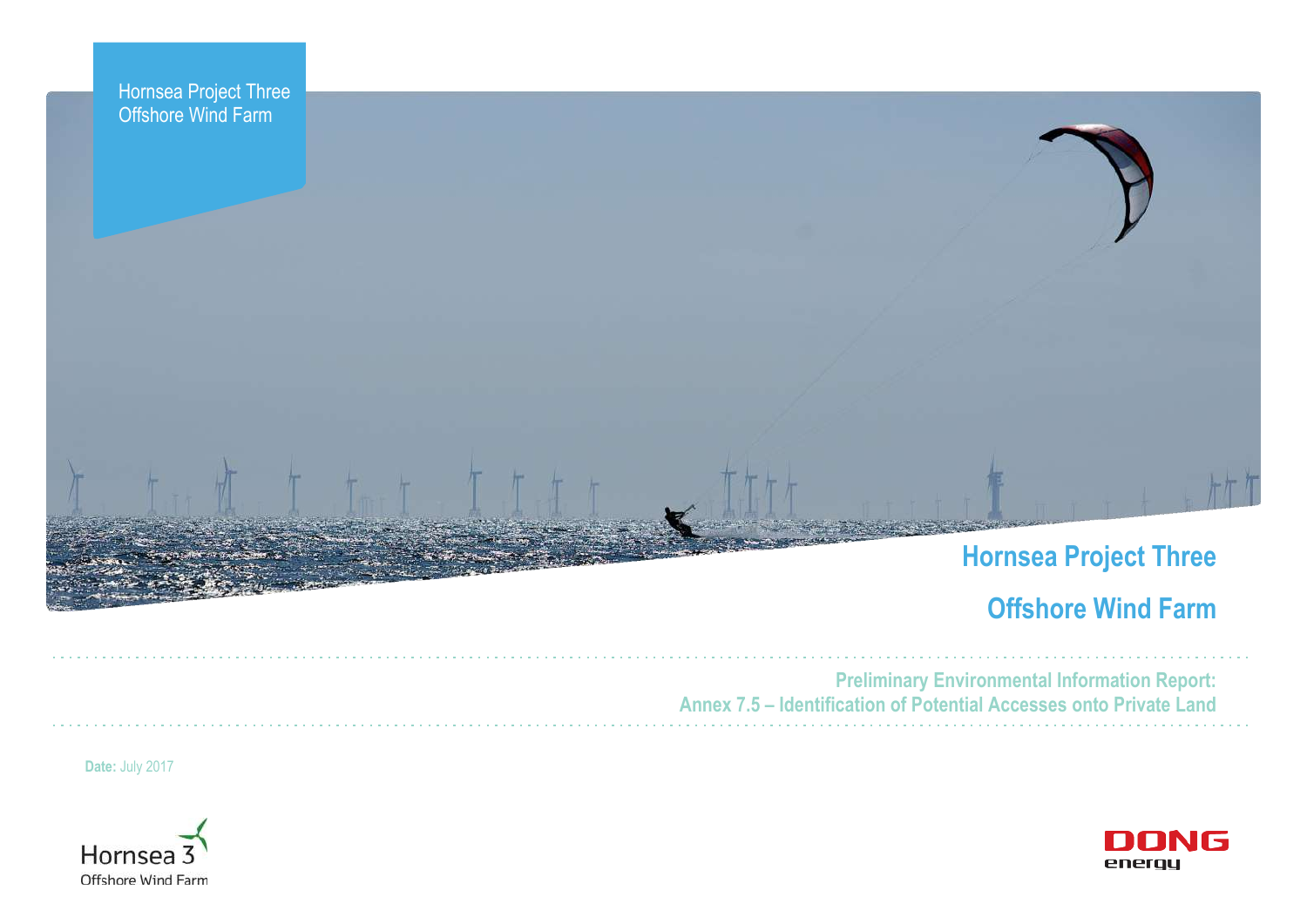## Annex 7.5 – Identification of Potential Accesses onto Private Land Preliminary Environmental Information Report July 2017





**Environmental Impact Assessment** 

**Preliminary Environmental Information Report**

**Volume 6**

**Annex 7.5 – Identification of Potential Accesses onto Private Land**

Report Number: P6.6.7.5

Version: Final

Date: July 2017

This report is also downloadable from the Hornsea Project Three offshore wind farm website at: [www.dongenergy.co.uk/hornseaproject3](http://www.dongenergy.co.uk/hornseaproject3)

DONG Energy Power (UK) Ltd.

5 Howick Place,

**Liability**

London, SW1P 1WG © DONG Energy Power (UK) Ltd, 2017. All rights reserved Front cover picture: Kite surfer near one of DONG Energy's UK offshore wind farms © DONG Energy Hornsea Project Three (UK) Ltd., 2016. Prepared by: RPS Checked by: Jennifer Brack Accepted by: Sophie Banham Approved by: Stuart Livesey



This report has been prepared by RPS, with all reasonable skill, care and diligence within the terms of their contracts with DONG Energy Power (UK) Ltd.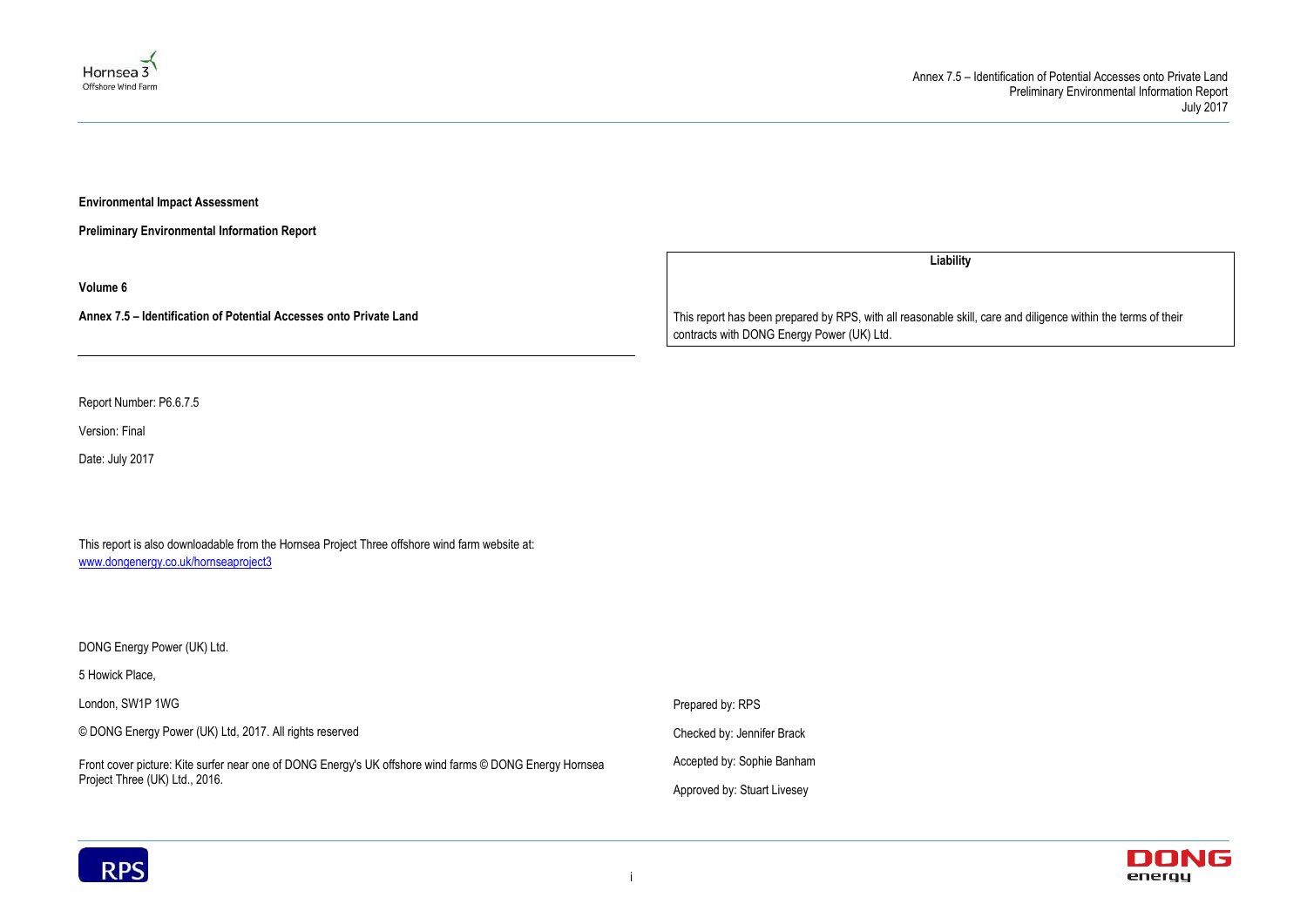# Annex 7.5 – Identification of Potential Accesses onto Private Land Preliminary Environmental Information Report July 2017

| <b>Description of Private Land</b>                |  |  |  |
|---------------------------------------------------|--|--|--|
| next to Newington House, Booton Hall              |  |  |  |
|                                                   |  |  |  |
|                                                   |  |  |  |
|                                                   |  |  |  |
|                                                   |  |  |  |
|                                                   |  |  |  |
|                                                   |  |  |  |
| ss track to Parking, Marriotts Way                |  |  |  |
| d field access from Station Road north of Ashtree |  |  |  |
|                                                   |  |  |  |
|                                                   |  |  |  |
|                                                   |  |  |  |
|                                                   |  |  |  |
|                                                   |  |  |  |
|                                                   |  |  |  |
|                                                   |  |  |  |
|                                                   |  |  |  |
|                                                   |  |  |  |
|                                                   |  |  |  |
|                                                   |  |  |  |
|                                                   |  |  |  |
|                                                   |  |  |  |
|                                                   |  |  |  |
|                                                   |  |  |  |
|                                                   |  |  |  |
|                                                   |  |  |  |
|                                                   |  |  |  |
| from Rectory Lane, Little Melton                  |  |  |  |
|                                                   |  |  |  |





### **Table 1: Identification of Potential Accesses onto Private Land.**

| <b>Access</b>    | Access via Adopted Highway or Private Land | <b>Description of Private Land</b>                                                                                          |
|------------------|--------------------------------------------|-----------------------------------------------------------------------------------------------------------------------------|
| A <sub>1</sub>   | Adopted Highway                            |                                                                                                                             |
| A2               | Adopted Highway                            |                                                                                                                             |
| A <sub>3</sub>   | Adopted Highway                            |                                                                                                                             |
| A <sub>3</sub> a | Private Land                               | A temporary access road may have to be constructed<br>between Holgate Hill and the North Norfolk Railway<br>across farmland |
| A4               | Adopted Highway                            |                                                                                                                             |
| A4a              | Private Land                               | Warren Lane                                                                                                                 |
| A <sub>5</sub>   | Adopted Highway                            |                                                                                                                             |
| A <sub>6</sub>   | Adopted Highway                            |                                                                                                                             |
| A7               | Adopted Highway                            |                                                                                                                             |
| A <sub>8</sub>   | Adopted Highway                            |                                                                                                                             |
| A <sub>9</sub>   | Adopted Highway                            |                                                                                                                             |
| A13              | Adopted Highway                            |                                                                                                                             |
| A15              | Adopted Highway                            |                                                                                                                             |
| A17              | Adopted Highway                            |                                                                                                                             |
| A18              | Adopted Highway                            |                                                                                                                             |
| A23              | Adopted Highway                            |                                                                                                                             |
| A25              | Adopted Highway                            |                                                                                                                             |
| A26              | Adopted Highway                            |                                                                                                                             |
| A27              | Adopted Highway                            |                                                                                                                             |
| A28              | Adopted Highway                            |                                                                                                                             |
| A29              | Adopted Highway                            |                                                                                                                             |
| A30              | Adopted Highway                            |                                                                                                                             |
| A31              | Adopted Highway                            |                                                                                                                             |
| A32              | Adopted Highway                            |                                                                                                                             |
| A33              | Adopted Highway                            |                                                                                                                             |
| A34              | Adopted Highway                            |                                                                                                                             |
| A35              | Adopted Highway                            |                                                                                                                             |
| A36              | Adopted Highway                            |                                                                                                                             |
|                  |                                            |                                                                                                                             |

| <b>Access</b> | Access via Adopted Highway or Private Land | <b>Description of Private Land</b>                            |
|---------------|--------------------------------------------|---------------------------------------------------------------|
| A37           | Private Land                               | Track next to Newington House, Booton Hall                    |
| A38           | Adopted Highway                            |                                                               |
| A39           | Adopted Highway                            |                                                               |
| A40           | Adopted Highway                            |                                                               |
| A41           | Adopted Highway                            |                                                               |
| A42           | Adopted Highway                            |                                                               |
| A43           | Adopted Highway                            |                                                               |
| A44           | Private Land                               | Access track to Parking, Marriotts Way                        |
| A44a          | Private Land                               | Gated field access from Station Road north of Ashtree<br>Farm |
| A45           | Adopted Highway                            |                                                               |
| A46           | Adopted Highway                            |                                                               |
| A47           | Adopted Highway                            |                                                               |
| A48           | Adopted Highway                            |                                                               |
| A49           | Adopted Highway                            |                                                               |
| A50           | Adopted Highway                            |                                                               |
| A51           | Adopted Highway                            |                                                               |
| A52           | Adopted Highway                            |                                                               |
| A53           | Adopted Highway                            |                                                               |
| A54           | Adopted Highway                            |                                                               |
| A55           | Adopted Highway                            |                                                               |
| A56           | Adopted Highway                            |                                                               |
| A57           | Adopted Highway                            |                                                               |
| A58           | Adopted Highway                            |                                                               |
| A59           | Adopted Highway                            |                                                               |
| A60           | Adopted Highway                            |                                                               |
| A61           | Adopted Highway                            |                                                               |
| A62           | Adopted Highway                            |                                                               |
| A63           | Private Land                               | Track from Rectory Lane, Little Melton                        |
|               |                                            |                                                               |